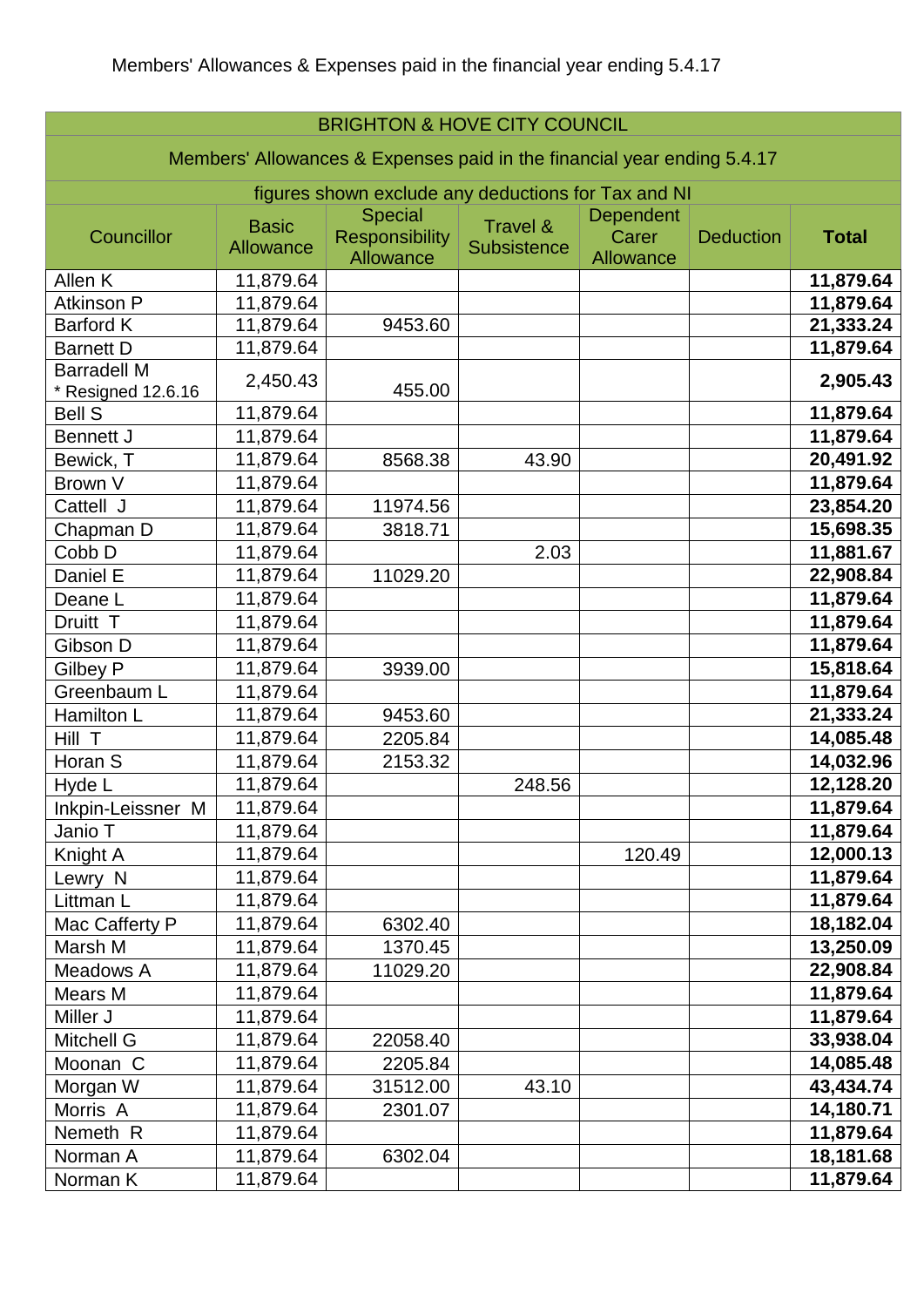| O'Quinn J                             | 11,879.64  | 10590.40  |        |        |           | 22,470.04  |
|---------------------------------------|------------|-----------|--------|--------|-----------|------------|
| Page D                                | 11,879.64  |           |        |        |           | 11,879.64  |
| Peltzer Dunn G                        | 11,879.64  |           |        |        |           | 11,879.64  |
| Penn C                                | 11,879.64  | 2206.00   |        |        |           | 14,085.64  |
| Phillips A                            | 11,879.64  |           |        |        |           | 11,879.64  |
| Robins A                              | 11,879.64  | 10009.30  |        |        |           | 21,888.94  |
| Russell-Moyle L<br>$*$ Elected 8.8.16 | 7696.22    |           |        |        |           | 7,696.22   |
| Simson D                              | 11,879.64  | 6302.40   |        |        |           | 18,182.04  |
| Sykes O                               | 11,879.64  |           |        |        |           | 11,879.64  |
| Taylor N                              | 11,879.64  |           |        |        |           | 11,879.64  |
| Theobald C                            | 11,879.64  |           |        |        |           | 11,879.64  |
| <b>Theobald G</b>                     | 11,879.64  | 11029.20  | 116.20 |        | $-195.00$ | 22,830.04  |
| Wares L                               | 11,879.64  |           |        |        |           | 11,879.64  |
| <b>Wealls A</b>                       | 11,879.64  | 6302.40   |        |        |           | 18,182.04  |
| West P                                | 11,879.64  |           | 25.74  |        |           | 11,905.38  |
| Yates D                               | 11,879.64  | 11029.20  |        |        |           | 22,908.84  |
| <b>Total</b>                          | 639,767.57 | 203601.51 | 479.53 | 120.49 | $-195.00$ | 843,969.10 |

Allowances for 2016/17 were set on the recommendation of the Independent Remuneration Panel

## BRIGHTON & HOVE CITY COUNCIL

| <b>Name</b> | <b>Position Held</b>   | Allowance<br>paid | <b>Travel / Subs</b> |
|-------------|------------------------|-------------------|----------------------|
| Pete West   | Mayor 2016 / 17        | 12,825.00         |                      |
| Mo Marsh    | Deputy Mayor 2016 / 17 | 3,589.00          |                      |

| Independent Remuneration Panel - from 24 May 2013 |                    |         |  |  |  |
|---------------------------------------------------|--------------------|---------|--|--|--|
| Andrews M                                         | Member of IRP      | 533.28  |  |  |  |
| Bateman J                                         | Member of IRP      | 533.28  |  |  |  |
| Childerhouse K                                    | Member of IRP      | 533.28  |  |  |  |
| Potter R                                          | Member of IRP      | 533.28  |  |  |  |
|                                                   |                    |         |  |  |  |
| Independent Members of Audit & Standards Cttee    |                    |         |  |  |  |
| Mrs. Diane Bushell                                | Independent Member | 1018.88 |  |  |  |
| Dr David Horne                                    | Independent Member | 1018.88 |  |  |  |

Figures shown exclude any deductions for tax and national insurance

The above allowances do not form part of the Members' Allowances Scheme and are provided for information only